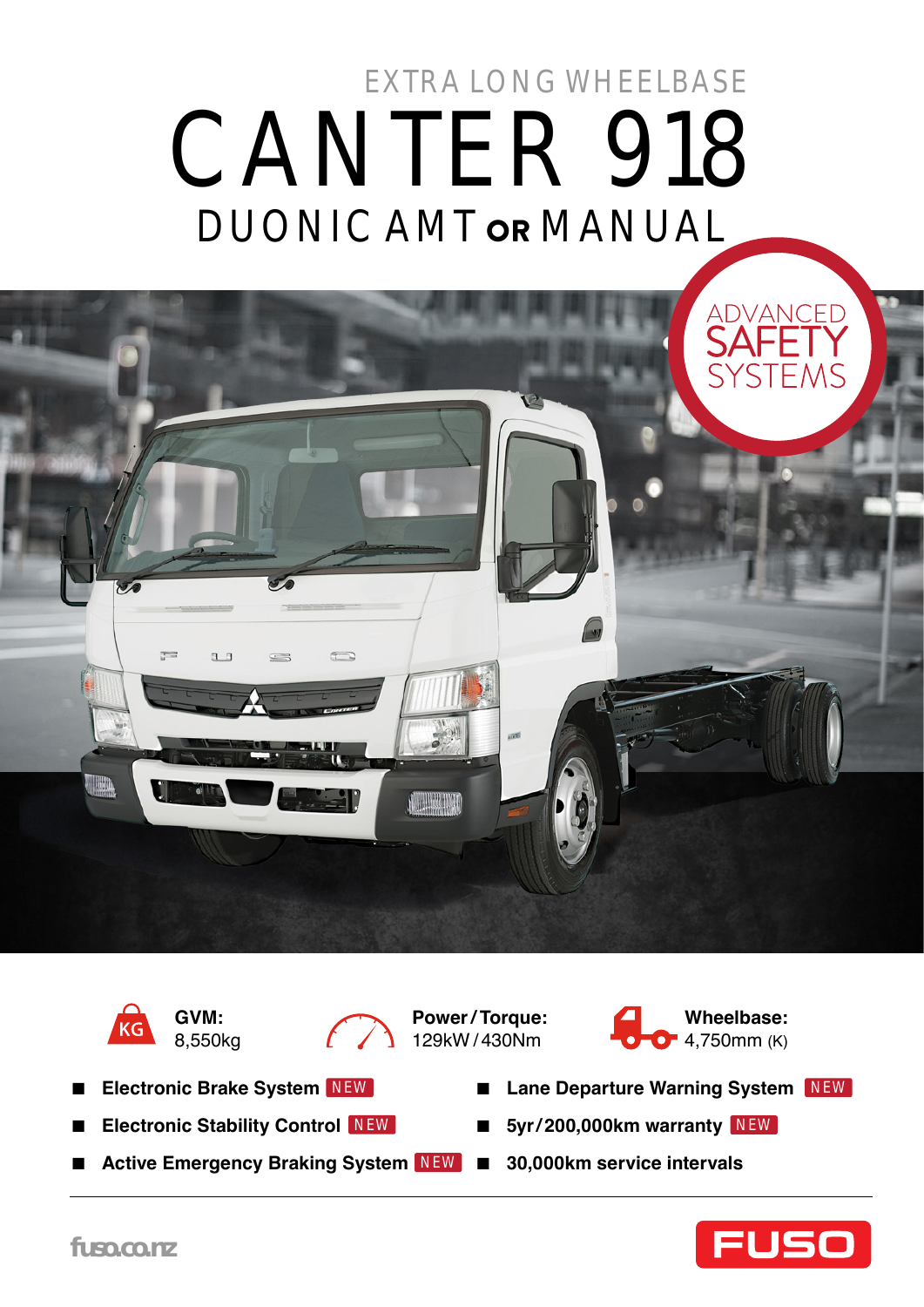## SPECIFICATIONS - CANTER 918 XLWB

#### **MODEL WHEELBASE (mm) GVM (kg) GCM (kg)**

| 4x2918 | <b>WIDE CAB</b> | 6 SP. | AMT        | <b>FECX1KR3SFBD</b> | 4.750 (K) | 8.550 | 12,050 |
|--------|-----------------|-------|------------|---------------------|-----------|-------|--------|
| 4x2918 | <b>WIDE CAB</b> | 5 SP. | <b>MAN</b> | FECX1KR4SFBD        | 4.750(K)  | 8,550 | 12,050 |

|  | × | ◥ |  |
|--|---|---|--|
|  |   |   |  |

| <b>Engine Version</b>       | FUSO 4P10-T6 EURO 5 Diesel                                                                                                                                                                               |
|-----------------------------|----------------------------------------------------------------------------------------------------------------------------------------------------------------------------------------------------------|
| Configuration               | 4 Cyl. In-line DOHC, 4-Valve                                                                                                                                                                             |
| Type                        | Variable Geometry Turbo Charged Air to Air<br>Intercooled                                                                                                                                                |
| Displacement                | 3 litre (2998cc)                                                                                                                                                                                         |
| Power (DIN)                 | 129kW @ 2860~3500rpm                                                                                                                                                                                     |
| Torque (DIN)                | 430Nm @ 1600~2860rpm                                                                                                                                                                                     |
| Maximum Engine Speed (rpm)  | 4100                                                                                                                                                                                                     |
| <b>Compression Ratio</b>    | 17.5:1                                                                                                                                                                                                   |
| Cooling System / Oil Cooler | Water cooled with Viscous fan, 14.1L capacity.<br>Engine oil cooler                                                                                                                                      |
| Air Cleaner                 | Paper Element Type with Restrictor Indicator.<br>Vertical Intake Mounted on Clean Air Side (RH)                                                                                                          |
| Cold Start Preheat          | Standard                                                                                                                                                                                                 |
| <b>Emission Control</b>     | Diesel Particulate Filter (DPF) Exhaust<br>Dash Display DPF Status 0~9 (Empty~Full)<br>Parked Regeneration possible from 7~9<br>Selective Catalytic Reduction (SCR) after-<br>treatment system (BlueTec) |
| <b>Emission Level</b>       | EURO 5 (ADR 80/03) and EEV rated<br>(Enhanced Environmentally-Friendly Vehicle)                                                                                                                          |

#### 4P10-T6



#### ENGINE SPEED (rpm) ENGINE SPEED (rpm)

#### FUEL

| <b>Injection System</b>                     | Bosch Common Rail Direct Injection<br>Bosch Piezo Technology Injectors |
|---------------------------------------------|------------------------------------------------------------------------|
| Tank Type                                   | Rectangular Steel Tank with Locking Cap                                |
| Fuel Capacity (L)                           |                                                                        |
| <b>Filtration</b>                           | Filter with Water Separator and Indicator Sensor                       |
| <b>AdBlue Exhaust Fluid</b><br>Capacity (L) |                                                                        |

| Voltage<br>Alternator Capacity                              |                                                                                                | 12V Negative Earth                                                                          |                                                                                  |  |  |  |  |
|-------------------------------------------------------------|------------------------------------------------------------------------------------------------|---------------------------------------------------------------------------------------------|----------------------------------------------------------------------------------|--|--|--|--|
| <b>Battery Specification</b>                                |                                                                                                |                                                                                             | 12V-110 amp<br>Heavy Duty 115D31L x 2                                            |  |  |  |  |
| Headlamp Type                                               |                                                                                                | Halogen 2x55W/60W                                                                           |                                                                                  |  |  |  |  |
| Fog lamp in bumper                                          |                                                                                                | Standard                                                                                    |                                                                                  |  |  |  |  |
| <b>CLUTCH</b>                                               |                                                                                                |                                                                                             |                                                                                  |  |  |  |  |
|                                                             | <b>DUONIC AMT</b>                                                                              |                                                                                             | Manual                                                                           |  |  |  |  |
| Clutch Model                                                | (no clutch pedal)                                                                              | <b>DUONIC Automated Manual</b>                                                              | FUSO C4W30                                                                       |  |  |  |  |
| Type                                                        |                                                                                                | Dual Clutch (Wet Multi-plate)                                                               | Single Dry Plate, Direct<br>Hydraulic Type, 300mm                                |  |  |  |  |
|                                                             | <b>TRANSMISSION</b>                                                                            |                                                                                             |                                                                                  |  |  |  |  |
|                                                             | <b>DUONIC AMT</b>                                                                              |                                                                                             | Manual                                                                           |  |  |  |  |
| Version                                                     |                                                                                                | FUSO DUONIC M038S6                                                                          | FUSO M038S5                                                                      |  |  |  |  |
| Type / Speeds                                               |                                                                                                | 6 Speed Automated Manual<br>with Auto and Manual Modes                                      | 5 Speed with In-Dash<br>Gearshift Lever                                          |  |  |  |  |
| Features                                                    | <b>Brake Position</b><br>Usage                                                                 | Virtually Instant Gear Changes<br>In-Dash Gear Lever with Park<br>ECO Mode to Minimise Fuel | Synchromesh 2nd-5th                                                              |  |  |  |  |
| Ratios                                                      | 1st: 5.397<br>2nd: 3.788<br>3rd: 2.310<br>4th: 1.474<br>5th: 1.000<br>6th: 0.701<br>Rev. 5.397 |                                                                                             | 1st: 5.494<br>2nd: 3.193<br>3rd: 1.689<br>4th: 1.000<br>5th: 0.723<br>Rev. 4.494 |  |  |  |  |
| PTO Opening                                                 | LH Side                                                                                        |                                                                                             | LH Side                                                                          |  |  |  |  |
|                                                             | <b>FRONT AXLE</b>                                                                              |                                                                                             |                                                                                  |  |  |  |  |
| Axle Version                                                |                                                                                                | FUSO F350T "I" Beam                                                                         |                                                                                  |  |  |  |  |
| Design Capacity (kg)                                        |                                                                                                | 3,100                                                                                       |                                                                                  |  |  |  |  |
| Max Operating Capacity (kg)                                 |                                                                                                | 3.100                                                                                       |                                                                                  |  |  |  |  |
|                                                             | <b>FRONT SUSPENSION</b>                                                                        |                                                                                             |                                                                                  |  |  |  |  |
| Type                                                        |                                                                                                | Acting Shock Absorbers                                                                      | Multi Leaf Spring with Stabiliser Bar and Double                                 |  |  |  |  |
| Size (mm)                                                   |                                                                                                | 1,150 x 70                                                                                  |                                                                                  |  |  |  |  |
| <b>REAR AXLE</b>                                            |                                                                                                |                                                                                             |                                                                                  |  |  |  |  |
| Axle                                                        |                                                                                                | FUSO D035 Full Floating Banjo                                                               |                                                                                  |  |  |  |  |
| Ratio                                                       |                                                                                                | DUONIC 6.166:1                                                                              | Manual 5.285:1                                                                   |  |  |  |  |
| Design Capacity (kg)                                        |                                                                                                | 6,000                                                                                       |                                                                                  |  |  |  |  |
| Max Operating Capacity (kg)                                 |                                                                                                | 6,000                                                                                       |                                                                                  |  |  |  |  |
|                                                             | <b>REAR SUSPENSION</b>                                                                         |                                                                                             |                                                                                  |  |  |  |  |
| Type<br>Steel Suspension                                    |                                                                                                |                                                                                             |                                                                                  |  |  |  |  |
| Details<br>Multi Leaf Spring with Stabiliser Bar and Double |                                                                                                |                                                                                             |                                                                                  |  |  |  |  |
|                                                             |                                                                                                | Acting Shock Absorbers                                                                      |                                                                                  |  |  |  |  |
| Size Main Leaves (mm)                                       |                                                                                                | 1,250 x 70                                                                                  |                                                                                  |  |  |  |  |
| Size Helper Leaves (mm)                                     |                                                                                                | 880 x 70                                                                                    |                                                                                  |  |  |  |  |

Power Assisted **Tilt / Telescopic Adjustable Steering Wheel**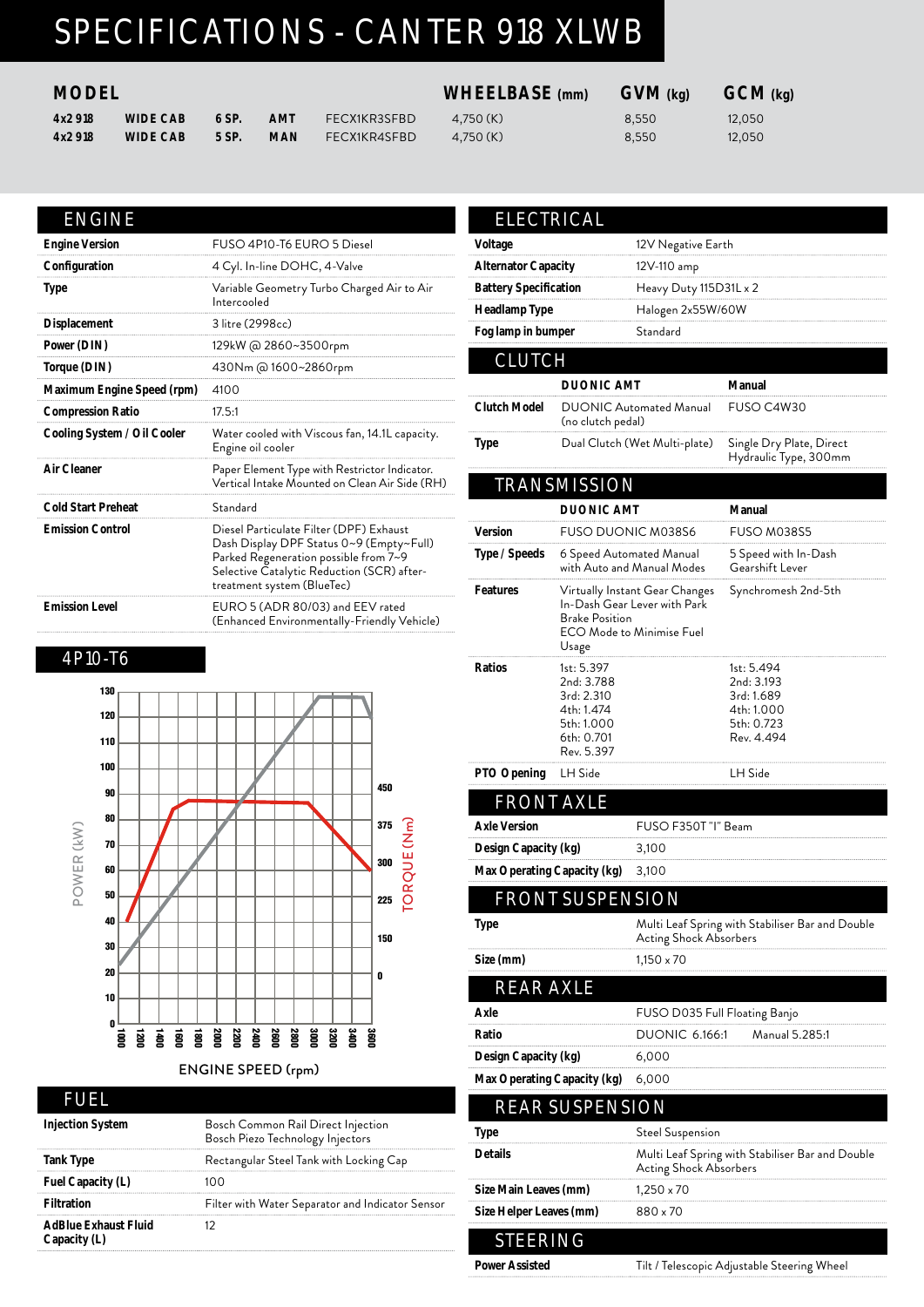### SPECIFICATIONS - CANTER 918 XLWB

| <b>BRAKES</b>                            |                                                                                                                               |
|------------------------------------------|-------------------------------------------------------------------------------------------------------------------------------|
| Type                                     | Hydraulic Dual Circuit with Front and Rear Twin<br>Caliper Disc Brakes                                                        |
| Size Front / Rear (mm)                   | $310 \times 40$                                                                                                               |
| Features                                 | ABS + EBD + EBS<br>Exhaust Brake<br><b>Brake Priority System</b>                                                              |
| Park Brake                               | Transmission Mounted                                                                                                          |
| <b>WHEELS AND TYRES</b>                  |                                                                                                                               |
| <b>Wheel Size</b>                        | $17.5 \times 6.0 - 127$                                                                                                       |
| Tyre Size All                            | 215 / 75R17.5                                                                                                                 |
| <b>Spare Tyre Carrier</b>                | Yes                                                                                                                           |
| <b>CHASSIS</b>                           |                                                                                                                               |
| Size (mm)                                | $212 \times 65 \times 6$                                                                                                      |
| mounting a body or modifying the chassis | Refer to the bodybuilders guidelines on the Fuso website (www.fuso.co.nz) before                                              |
| <b>INSTRUMENTS</b>                       |                                                                                                                               |
| Gauges                                   | Speedometer with Odometer; Tachometer<br>Fuel Level; Water Temperature; AdBlue Level                                          |
| Colour Information Display               | Fuel Consumption; DPF Bar Chart from 1~9;<br>Water Temperature; Maintenance Reminder<br>System; Date and Time; Tripmeters x 2 |
| <b>STANDARD FEATURES</b>                 |                                                                                                                               |
| <b>Cab Cooling &amp; Heating</b>         | Air Conditioner / Heater / Demister                                                                                           |
| Accessory Power                          | 12V Accessory Power Outlet / Cigar Lighter                                                                                    |
| Driving                                  | Keyless Central Locking<br>Electric Windows                                                                                   |
| Storage                                  | Dual Overhead Storage Pockets,<br>In-Dash Centre Document Storage<br>Door Storage Pockets, Lockable Glove Box                 |
| <b>CAB FEATURES</b>                      |                                                                                                                               |

| AD FEAIURES             |                                                                                             |
|-------------------------|---------------------------------------------------------------------------------------------|
| Type                    | All Steel Forward Control Fixed Cab                                                         |
| Mounting                | Hydroelastic 4 Point                                                                        |
| Colour                  | Natural White (W31)                                                                         |
| Interior                | Fully Trimmed Cab with Vinyl Floor Covering                                                 |
| <b>Seating Capacity</b> |                                                                                             |
| Seat (driver)           | Heavy Duty Suspended with LH Arm Rest<br>Adjustable Lumbar Support and Weight<br>Adjustment |
| Seats (passenger)       | Flat Folding, 2 Passenger Bench                                                             |
|                         |                                                                                             |

#### SERVICE INTERVALS

#### **30,000km full service / 15,000km safety inspection**

30,000km full service intervals, depending on application/use. 15,000km safety inspection, with greasing, required to maintain warranty cover and ensure optimum performance.

#### WARRANTY

#### **5 years / 200,000km**

- Julie 2003, Common Sylventian Control of Terminian Simply have your vehicle service Centre, ALW at the recommended servicing intervals, and you are covered by an additional 2 year / 100,000km FUSO warranty on top of the first 3 years / 100,000km. That's a total of 5 years / 200,000km cover.

Refer to terms and conditions in the FUSO warranty booklet for full details.

### **SAFETY FEATURES**

| <b>ACTIVE SAFETY FEATURES</b>              |     |  |
|--------------------------------------------|-----|--|
| Electronic Brake System (EBS)              | Yes |  |
| <b>Electronic Stability Control (ESC)</b>  | Yes |  |
| Active Emergency Braking System (AEBS) Yes |     |  |
| Lane Departure Warning System (LDWS)       | Yes |  |
|                                            |     |  |

151

| CAB                                                 |                                                                                                                                                                                 |  |  |  |  |  |
|-----------------------------------------------------|---------------------------------------------------------------------------------------------------------------------------------------------------------------------------------|--|--|--|--|--|
| <b>Structure</b>                                    | ECE R-29 Reinforced Cab<br>Side Intrusion Bar                                                                                                                                   |  |  |  |  |  |
| Airbags                                             | Driver's (steering wheel)<br>Passenger's (dashboard)<br><b>NEW</b>                                                                                                              |  |  |  |  |  |
| Seatbelts                                           | ELR 3-Point (+ height-adjustable<br>with pre tensioner for driver)<br>Lap Belt (centre passenger)                                                                               |  |  |  |  |  |
| Driver's Seat                                       | Spring-suspended                                                                                                                                                                |  |  |  |  |  |
| Steering Wheel                                      | Energy-absorbing<br>Adjustable (height and reach)                                                                                                                               |  |  |  |  |  |
| <b>Rearview Mirrors</b>                             | Heated                                                                                                                                                                          |  |  |  |  |  |
| Fog Lamps                                           | Yes                                                                                                                                                                             |  |  |  |  |  |
| <b>Keyless Central Locking</b>                      | Yes                                                                                                                                                                             |  |  |  |  |  |
| 7" Touchscreen Media Unit                           | AM/FM/DAB + USB + AUX NEW<br>Apple CarPlay and Android Auto<br>Wi-Fi enabled for Internet Radio<br>Bluetooth<br>32GB capacity storage<br>$HD$ Reverse Camera included $\dagger$ |  |  |  |  |  |
| <b>CHASSIS</b>                                      |                                                                                                                                                                                 |  |  |  |  |  |
| Speed Limter                                        | Yes (activated and adjustable by<br>FUSO dealer)                                                                                                                                |  |  |  |  |  |
| Anti-Lock Braking System (ABS)                      | Yes                                                                                                                                                                             |  |  |  |  |  |
| Anti-Slip Regulator (ASR)                           | Yes                                                                                                                                                                             |  |  |  |  |  |
| <b>Electronic Brake Force Distribution</b><br>(EBD) | Yes                                                                                                                                                                             |  |  |  |  |  |
| <b>Disc Brakes</b>                                  | Auto-Adjusting, 4 Wheel Dual<br>Caliner                                                                                                                                         |  |  |  |  |  |

| Yes                                                       |
|-----------------------------------------------------------|
| Yes                                                       |
| Yes (adjustable engagement on<br>manual transmission)     |
| Yes                                                       |
| Yes                                                       |
| Yes                                                       |
|                                                           |
| $\dagger$ Additional Multimedia Display Cameras (up to 4) |
|                                                           |
|                                                           |
|                                                           |
|                                                           |
|                                                           |

**Campervan spec – Underseat Engine Access**

| <b>KERB WEIGHTS AND MAX AXLE LOADS (kg)</b>                                                |                     |                   |            |                     |       |               |      |       |
|--------------------------------------------------------------------------------------------|---------------------|-------------------|------------|---------------------|-------|---------------|------|-------|
|                                                                                            |                     | Vehicle Ratings** |            | Max Axle Loadings** |       | Kerb Weights* |      |       |
| Model                                                                                      |                     | <b>GVM</b>        | <b>GCM</b> | Front               | Rear  | Front         | Rear | Total |
| 4x2 918 Wide Cab 6 Sp. AMT                                                                 | <b>FECX1KR3SFBD</b> | 8.550             | 12.050     | 3.100               | 6.000 | 1.635         | 890  | 2.525 |
| 4x2 918 Wide Cab 5 Sp. MAN                                                                 | <b>FECX1KR4SFBD</b> | 8.550             | 12.050     | 3.100               | 6.000 | .620          | 890  | 2,510 |
| * Weights (est.) includes 10L fuel and spare wheel and are subject to 2.5% variation (+/-) |                     |                   |            |                     |       |               |      |       |

**\*\* Vehicle ratings and max axle loadings may be limited by local regulations.**